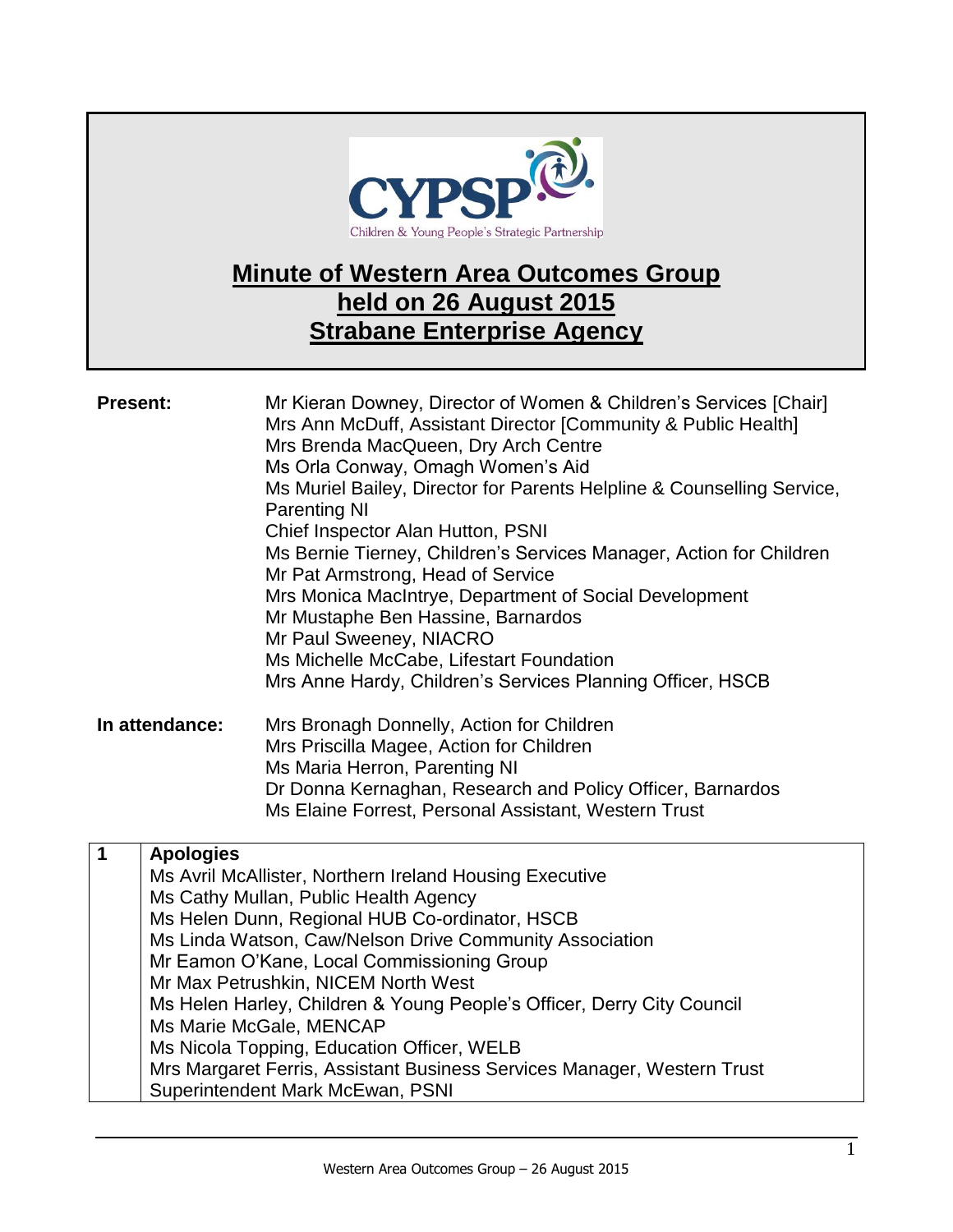| $\overline{2}$          | <b>Chairman's Remarks</b>                                                                  |  |  |
|-------------------------|--------------------------------------------------------------------------------------------|--|--|
|                         | Mr Downey welcomed Chief Inspector Alan Hutton, PSNI, to the meeting.                      |  |  |
|                         |                                                                                            |  |  |
|                         | <b>Appointment of Vice Chair</b>                                                           |  |  |
|                         | Mr Downey advised that Mrs Brenda MacQueen had been nominated as Vice Chair                |  |  |
|                         | following a ballot at the last meeting on 29 April 2015. He advised that the post of       |  |  |
|                         | Vice Chair would be filled on a rotational basis.                                          |  |  |
| 3                       | <b>Notes of Previous Meeting</b>                                                           |  |  |
|                         | All present confirmed that they had received a copy of the minutes of the previous         |  |  |
|                         | meeting held on 29 April 2015 and they were a true and accurate record of the              |  |  |
|                         | discussion that had taken place.                                                           |  |  |
|                         |                                                                                            |  |  |
| $\overline{\mathbf{4}}$ | <b>Matters Arising</b>                                                                     |  |  |
|                         | <b>Pioneer Communities</b>                                                                 |  |  |
|                         | Mr Downey reported that Mr George Hosking, Chief Executive of WAVE Trust, was              |  |  |
|                         | coming to the Trust on 15 October 2015 for further discussions regarding the               |  |  |
|                         | establishment of a Pioneer Community to bring together all early intervention              |  |  |
|                         | services. He said Mr Hosking was renowned world wide and was currently lobbying            |  |  |
|                         | for funding from the UK Lottery Fund and the UK Government to set up Pioneer               |  |  |
|                         | Communities in areas of deprivation throughout the UK. Mr Downey reported that             |  |  |
|                         | Mr Tony Rodgers, HSCB, and himself had both written to the NI Lottery to advise that       |  |  |
|                         | the Trust would be interested in establishing a Pioneer Community within the               |  |  |
|                         | Western Trust area. Mr Downey advised that Mrs McDuff, Assistant Director, was             |  |  |
|                         | co-ordinating the meeting on 15 October 2015 and he extended an invitation to              |  |  |
|                         | Locality Planning Co-ordinators to attend.                                                 |  |  |
|                         | <b>Female Genital Mutilation [FGM]</b>                                                     |  |  |
|                         | Mr Downey advised that a range of forthcoming seminars were being planned by his           |  |  |
|                         | Directorate in relation to safeguarding in a multi cultural society and that an invitation |  |  |
|                         | would be extended to members to attend. He reported that staff were currently              |  |  |
|                         | organising a seminar on Female Genital Mutilation and details would be circulated in       |  |  |
|                         | due course.                                                                                |  |  |
|                         | <b>Update on Action Plan/Key Priorities</b>                                                |  |  |
|                         | Mrs Hardy distributed an updated version of the action plan and Mr Downey thanked          |  |  |
|                         | everyone for their contribution in populating the plan. Mrs Hardy advised that each        |  |  |
|                         | Outcomes Group was tasked to produce a report card and she distributed a draft             |  |  |
|                         | report card devised by Mrs Donnelly which gave a snapshot of membership,                   |  |  |
|                         | frequency of meetings, funded projects, outcomes based planning, population                |  |  |
|                         | accountability and the group's achievements. Following discussion, members                 |  |  |
|                         | approved the draft report card and thanked Mrs Donnelly for completing this task.          |  |  |
|                         | Mrs Hardy said the report card would now be adopted as the template for the other          |  |  |
|                         | Outcomes Groups in the Province.                                                           |  |  |
|                         |                                                                                            |  |  |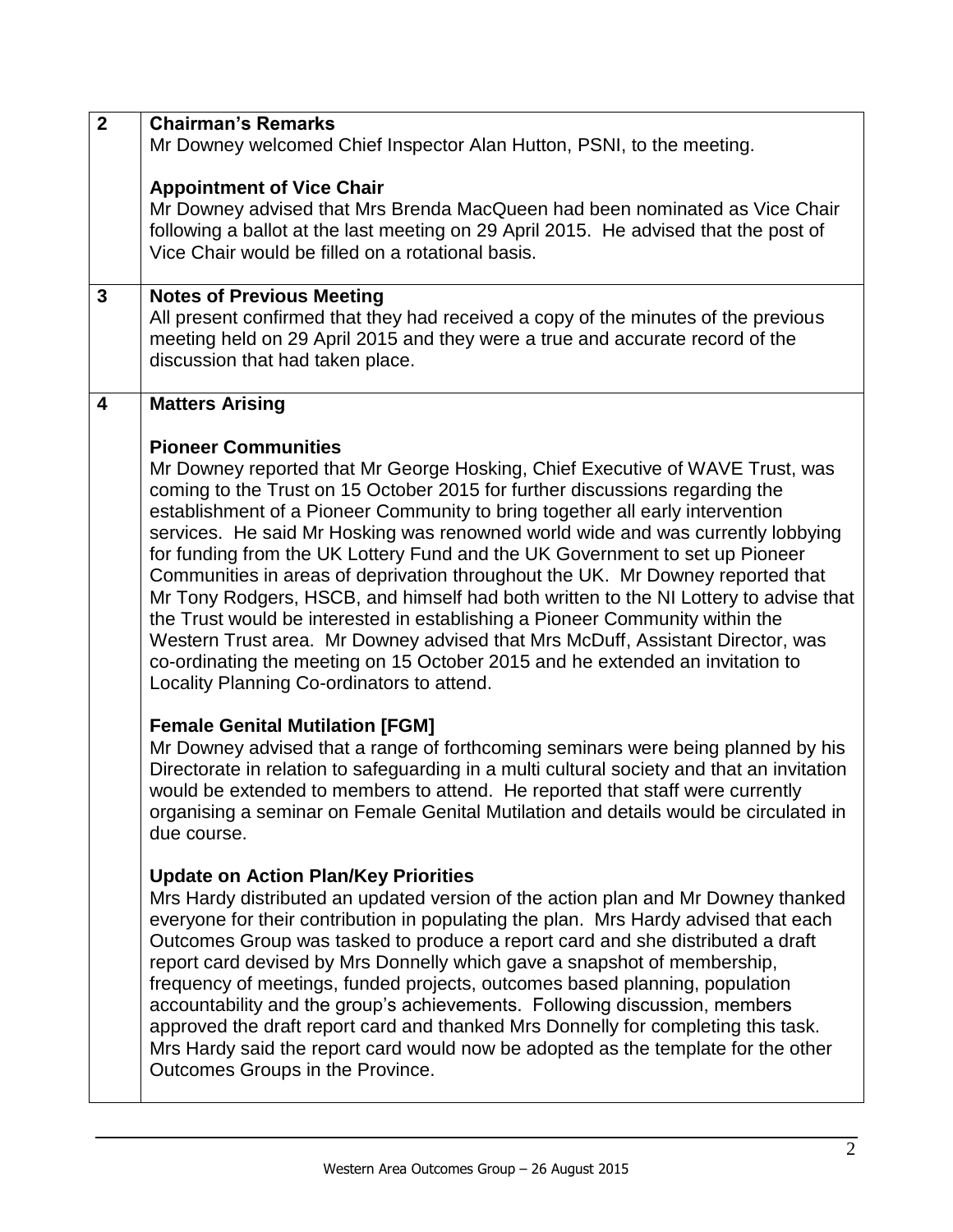Mr Downey said the updated action plan was a rich source of data. Mrs McDuff agreed to forward Mrs Hardy information on the Trust's UNICEF award for breast feeding for inclusion in the action plan along with current statistics on breast feeding rates. Mrs Hardy advised that the Western Area Outcome Group was focusing on Outcome 1 "Children and young people will have positive and healthy emotional wellbeing" and work was being taken forward by the Sub Group. She said each Outcomes Group was focusing on one outome and all the work undertaken would be shared regionally.

## **Update on Scoping Work on Legal Highs**

Mrs Magee shared with members a questionnaire which had been devised to capture the local landscape of drug and alcohol provision within the Western Trust area. She advised that some initial responses had been received to date, but that she would reissue the questionnaire along with the Family Support questionnaire to map services. Mrs Magee noted that of the responses received to date, alcohol and drug projects were mainly funded by the Lottery and the Public Health Agency.

**Presentation by Dr Donna Kernaghan, Research and Policy Officer, Barnardos** Mr Downey welcomed Dr Kernaghan, Research and Policy Officer, Barnardos, to the meeting.

Dr Kernaghan advised that the definition of a newcomer pupil was as follows:- "A pupil who has enrolled in a school, but who does not have satisfactory language skills to participate fully in the school curriculum and does not have a language in common with the teacher".

Dr Kernaghan advised that in 2006/07 there were 2,630 newcomer pupils in NI primary schools, but that this number had increased to 8,258 in 2014/15 with clusters in certain areas in NI. She reported that funding of £1,012.66 was paid for a child's first three years in education and that their progression was tracted using the Common European Reference Framework [CERF]. She said funding was mainly spent on Classroom Assistants.

Dr Kernaghan advised that 13 schools had participated in the research. She reported that no schools from the west were involved, and said this was probably due to other areas in NI having higher rates of newcomer pupils. She said teachers had identified the following challenges in teaching newcomer pupils:-

- $\triangleright$  Language barrier.
- $\triangleright$  Poor school readiness.
- $\triangleright$  Differentiation.
- $\triangleright$  Special educational needs.

Dr Kernaghan said that due to English language comprehension, newcomer pupils lacked confidence to participate in class and had difficulty in comprehending the curriculum and school transfer situation. She said teachers and classroom assistants needed to plan well ahead for classes to ensure all pupils received the best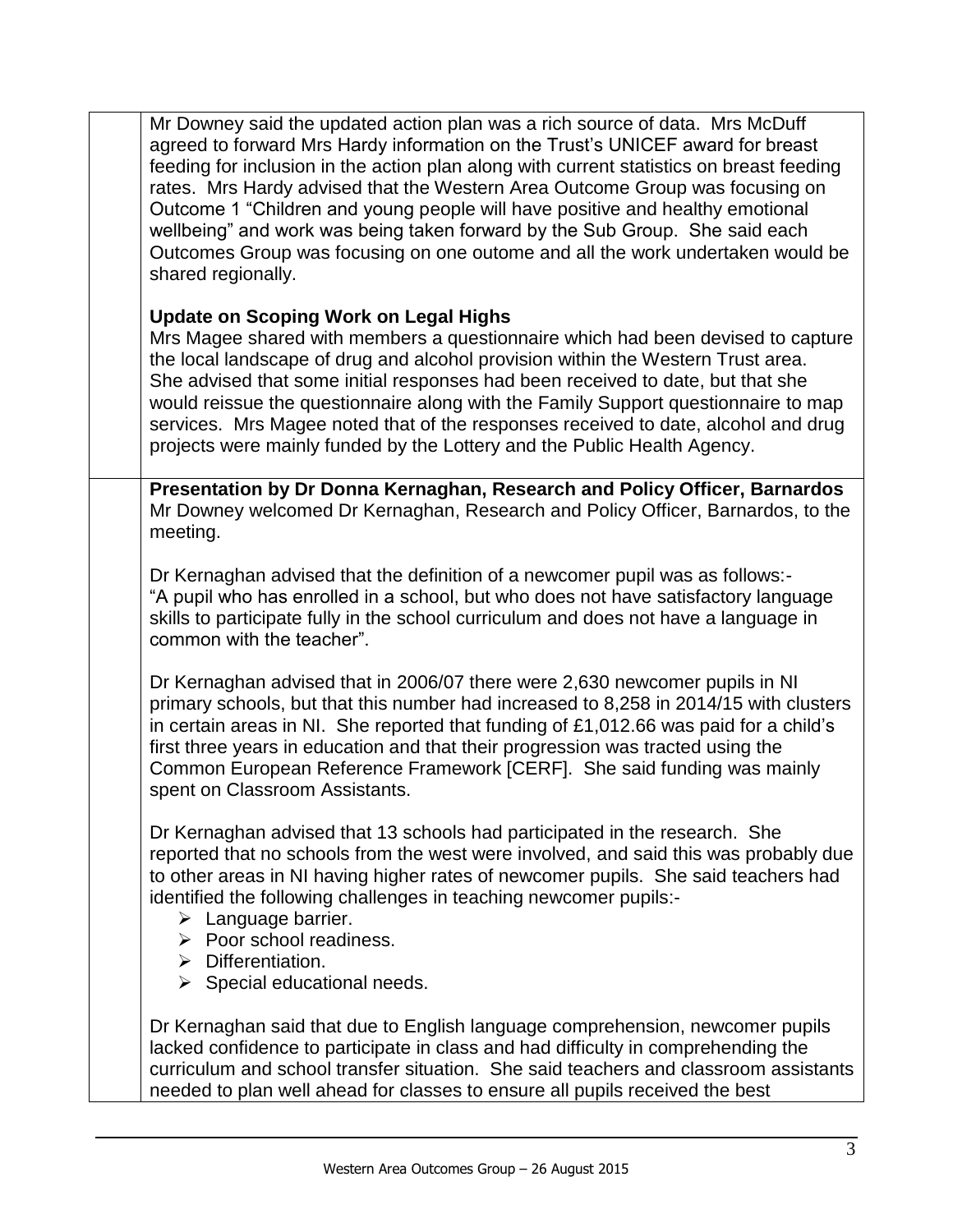education. She said the research had identified good practice at classroom and school level.

Dr Kernaghan reported on the following challenges in communicating with parents:-

- $\triangleright$  Using bilingual staff to translate.
- $\triangleright$  Communicating through a nominated person.
- $\triangleright$  Use of technology to translate including texting, email and school website.
- $\triangleright$  Translated letters.
- $\triangleright$  Translated school reports.
- $\triangleright$  Translated school newsletters.
- $\triangleright$  Children used as translators for parents.

Mr Sweeney enquired if the report would be sent to the Education Authority in the Western area. Mr Downey advised that copies would be made available for Ms Topping for distribution. Ms Tierney said young children had an onerous task in being interpretators for family members. Mrs MacIntyre advised of significant support for parents in the Southern area via parenting programmes and courses which had identified good results. Mr Sweeney said it would be interesting to establish if newcomer pupils were in the child protection/family support arena.

Mr Downey thanked Dr Kernaghan for her presentation.

Ms Conway withdrew from the meeting.

## **Ms Maria Herron, Parenting NI**

Mr Downey welcomed Ms Maria Herron, Parenting NI, to the meeting to update members on the pilot of the Fermanagh Parents Reference Group.

Ms Herron reported that there 400,851 parents with dependent children in NI. She said a Western Parents Reference Group, consisting of 33 parents from across the Western Trust area, had been set up and facilitated by Parenting NI as part of the Children & Young People's Strategic Partnership. Following feedback from parents for the need for a more localised parents group, CYPSP had selected the Fermanagh area as a pilot site due to the isolation identified by rural parents and the extent of difficulties detailed by parents in accessing support services.

Ms Herron said the Fermanagh Parents Reference Group had met over nine months and had met with members of the Locality Plannning Group on a number of occasions and held a stakeholder event in 2014. Following meetings, parents had proposed the following:-

- $\triangleright$  Improve infrastructure with better planning, collaboration and community engagement.
- $\triangleright$  Betters support services including more opportunities to meet other parents in similar circumstances.
- $\triangleright$  Parents-to-be should be given more preparation about birth, infant feeding and possible post natal depression.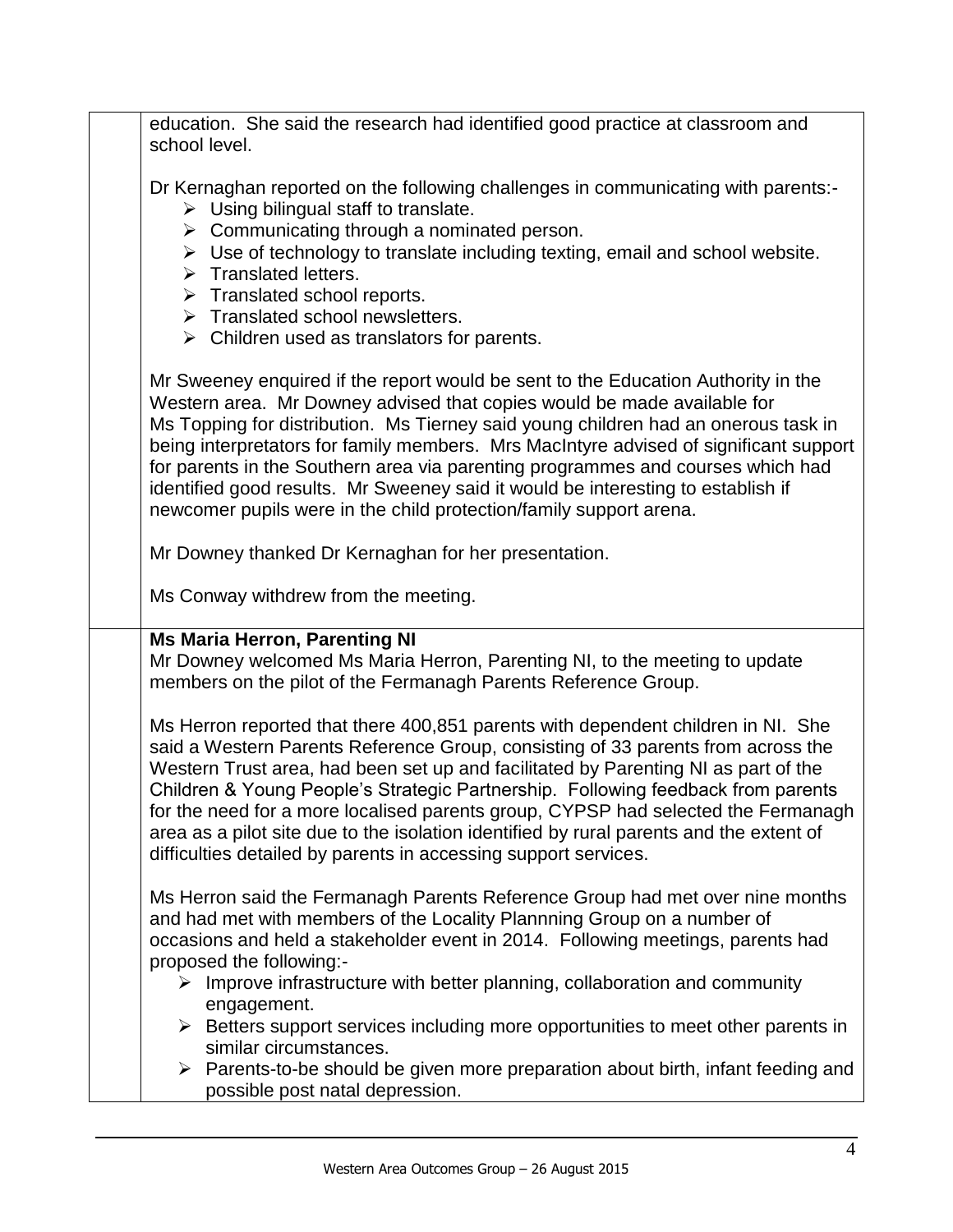|                | $\triangleright$ Clarity about how the "system" works for children with a disability and their                                                                                                                                                                                                                                                                                                                                                                                                                                                                                                                                                                                                                                                                                                                                                                                                             |
|----------------|------------------------------------------------------------------------------------------------------------------------------------------------------------------------------------------------------------------------------------------------------------------------------------------------------------------------------------------------------------------------------------------------------------------------------------------------------------------------------------------------------------------------------------------------------------------------------------------------------------------------------------------------------------------------------------------------------------------------------------------------------------------------------------------------------------------------------------------------------------------------------------------------------------|
|                | families.<br>$\triangleright$ More information about what is going on for families across Fermanagh.                                                                                                                                                                                                                                                                                                                                                                                                                                                                                                                                                                                                                                                                                                                                                                                                       |
|                | Ms Herron said the Fermanagh Parents Reference Group were currently looking at<br>their own sustainability and devising new terms of reference. Mr Downey said the<br>Fermanagh Parents Reference Group was an excellent example for other groups to<br>aspire to. Ms Tierney noted that there was real enthusiasm from all the parents<br>involved in the pilot. Mrs Hardy acknowledged the support Ms Herron had provided<br>to the group which had contributed to its success. Ms Herron reported that Parenting<br>NI were developing a page for parents for inclusion on the CYPSP website.                                                                                                                                                                                                                                                                                                           |
| 5              | <b>Update from Locality Planning Groups</b><br>Mrs Donnelly advised that the work of the Locality Planning Groups was detailed in<br>the update report along with a briefing on the Derry Early Strategic Partnership.<br>Mrs Magee advised that herself and Mrs Donnelly were linking with representatives<br>from community planning and were sharing identified indicators for them to consider.<br>Mr Armstrong said there needed to be a real connection with community planning.<br>Mrs Magee advised that NI Children's Commissioner had agreed to meet with<br>children and young people from Omagh and Fermanagh on 11 November 2015.                                                                                                                                                                                                                                                             |
| 6              | <b>Early Intervention Update</b><br>Mr Downey said he was pleased to announce that via a procurement process,<br>Action for Children had been awarded the contract of £150,000 for the establishment<br>of an Early Intervention Service which was to commence in early October 2015. He<br>said Action for Children had also been awarded the contract in the Northern Trust.<br>Mr Downey said it had been a challenge for the Outcomes Group to identify one<br>specific area, in the midst of political pressure, and he thanked Mrs Magee and<br>Mrs Donnelly for their work in providing the group with detailed information to reach<br>the decision of Strabane and several electoral ward areas within the Derry City area.<br>Ms Tierney said Action for Children would ensure there was an equitable service for<br>all the Family Support Hubs. She advised that there was a Contracts meeting |
|                | arranged for the following week and that Action for Children were currently recruiting<br>staff and devising a communication plan to inform everyone of the new service.<br>Ms Tierney advised that Action for Children would be utilising existing office<br>accommodation for the additional staff and agreed to keep members updated on<br>developments.                                                                                                                                                                                                                                                                                                                                                                                                                                                                                                                                                |
|                | Mr Downey distributed an update report on the Early Intervention Support Service.                                                                                                                                                                                                                                                                                                                                                                                                                                                                                                                                                                                                                                                                                                                                                                                                                          |
| $\overline{7}$ | <b>Suzanne Zeedyk Proposal</b><br>Mrs Magee reported that Suzanne Zeedyk's visit to the Western Trust from<br>20 - 22 October 2015, which had been funded from the Western Area Outcomes<br>Group's funding allocation for 2015/16, had been entitled "Generation Now".<br>Mrs Magee advised of the following master classes on:-                                                                                                                                                                                                                                                                                                                                                                                                                                                                                                                                                                          |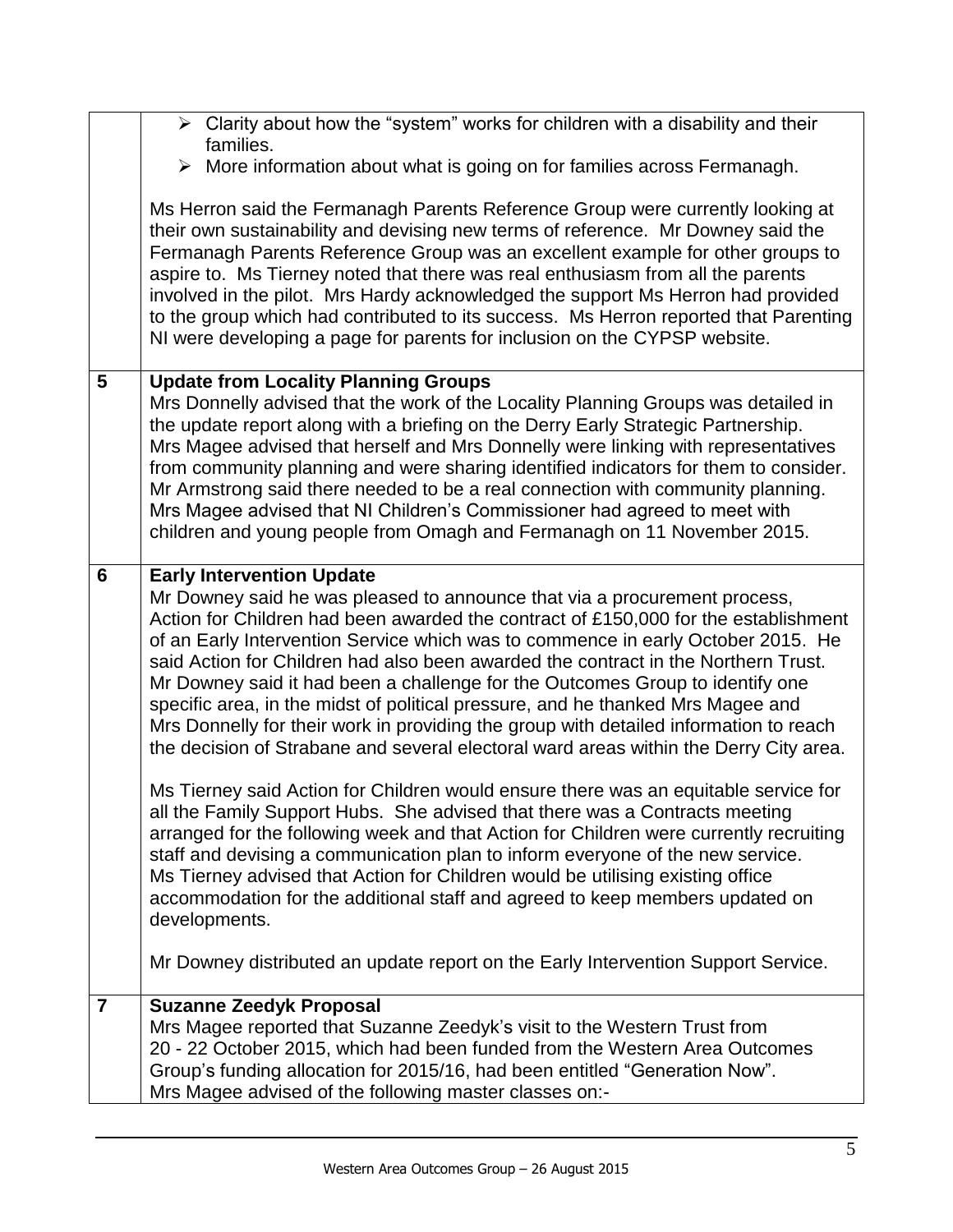|    | > The Best Start in Life for Your Child.                                               |
|----|----------------------------------------------------------------------------------------|
|    | $\triangleright$ Strengthening Attachment and Attunement in Families.                  |
|    | > Raising Parents Today, Families Tomorrow".                                           |
|    |                                                                                        |
|    | Mrs Magee acknowledged the goodwill and collaboration of everyone involved             |
|    | regarding the forthcoming events in Enniskillen, Omagh, Strabane, Londonderry and      |
|    | Limavady. She advised that a meeting with Community Planning staff and                 |
|    | Councillors was organised for 20 October 2015 in Enniskillen Town Hall.                |
|    | Mr Downey advised that the programme would be shared with members and asked            |
|    | them to promote the events within their organisations as Suzanne Zeedyk was world      |
|    | renowned and said this would be an excellent opportunity for front line practitioners, |
|    | parents and carers to attend one of the events throughout the Trust to support the     |
|    | emotional wellbeing for children, young people and their families.                     |
|    |                                                                                        |
| 8  | <b>Emotional Health and Wellbeing Action Plan Update</b>                               |
|    | Mrs Donnelly advised that the next meeting of the Emotional Health and Wellbeing       |
|    | Sub Group was arranged for 28 September 2015 at 2.00 pm in the offices of Action       |
|    | for Children at Ebrington Business Centre. Mrs Hardy advised that other members        |
|    | were welcome to attend.                                                                |
|    |                                                                                        |
| 9  | <b>Extension of "Bump to 3 Programme"</b>                                              |
|    | Mr Downey referred to the two presentations on the "Bump to 3 Programme" that          |
|    |                                                                                        |
|    | were presented to members at the meeting on 29 April 2015 and which had been           |
|    | positively received. Following discussion, the group extended the "Bump to 3           |
|    | Programme" for another six months, up until 29 February 2016. This funding would       |
|    | be allocated from the £100,000 recurrent Western Area Outcomes Group funding for       |
|    | 2015/16.                                                                               |
|    |                                                                                        |
|    | Mr Downey said positive feedback had been received on the Mentoring Programme          |
|    | at the Dry Arch Children's Centre and it was agreed that Mr Mark McChrystal would      |
|    | be invited to attend the next meeting to present findings to members. It was agreed    |
|    | that this programme would be extended until 31 March 2016.                             |
|    | Mr Downey advised that the contract for Strengthening Families had expired in          |
|    | March 2015, although additional funding had been received from Derry Healthy           |
|    | Cities. Mr Downey said the Outcomes Group could not invest any additional funding      |
|    | until there was a new programme procured under the current social procurement          |
|    | protocols.                                                                             |
|    |                                                                                        |
| 10 | Presentation to Children and Young People's Strategic Partnership Meeting              |
|    | held on 12 June 2015                                                                   |
|    | Mr Downey shared with members a presentation he had delivered to the Children          |
|    | and Young People's Strategic Partnership meeting on 12 June 2015 on the role of        |
|    | the Western Area Outcomes Group and the work being undertaken.                         |